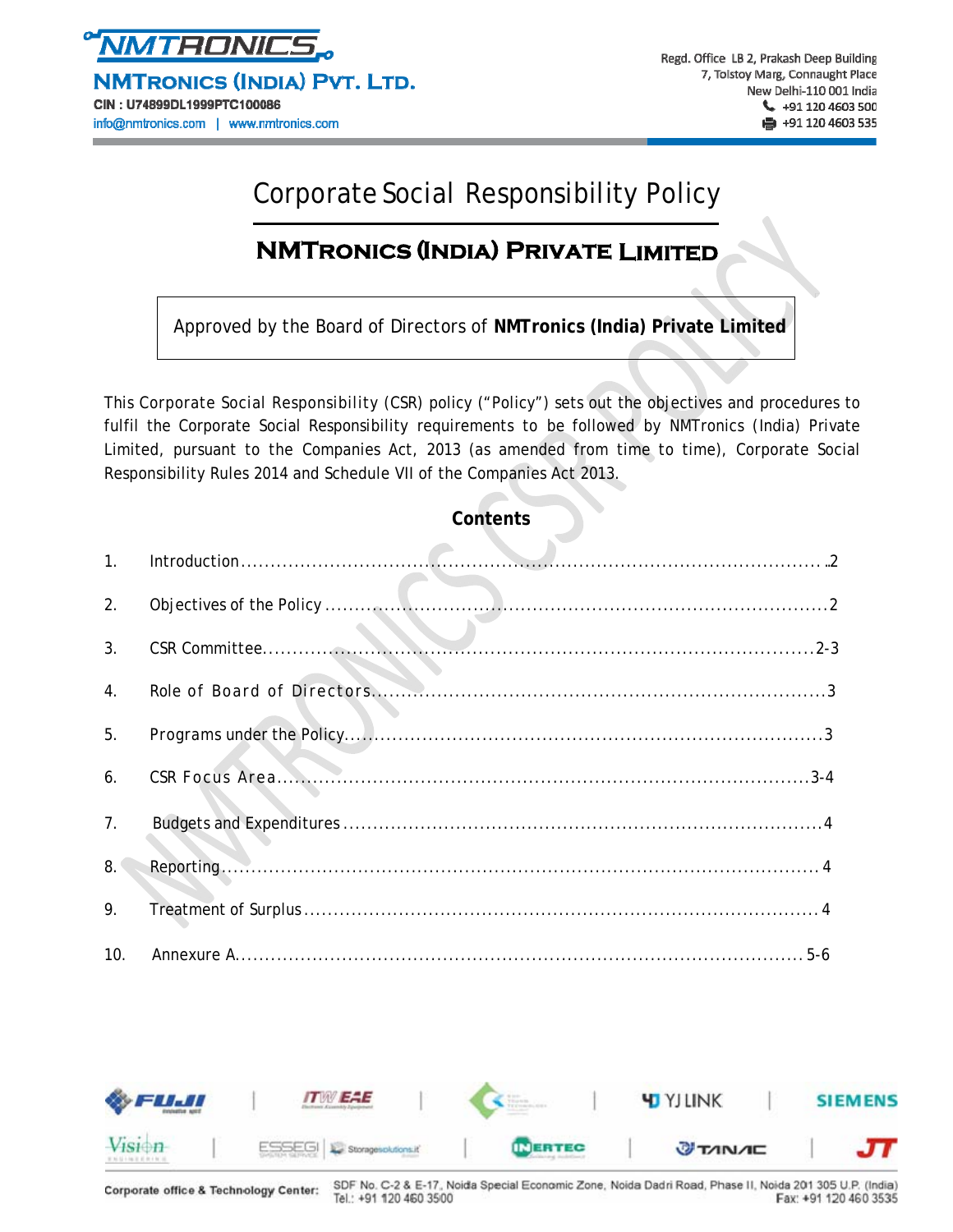

## **1. Introduction**

NMTronics (India) Private Limited ("Company/NMTronics") is engaged in providing technological solutions to its customers especially in the field of Electronics Manufacturing.

There are many innovations inside our working environment as a true Technology company and working completely in sync with "Make in India" concept of supporting in Electronic Manufacturing. NMTronics believes that this position brings both opportunity and responsibility. NMTronics believes in applying its skills and resources where it can make the greatest impact on the society. This belief is entwined in all the Community involvement programs and the same is accomplished through a skill-based approach, driving meaningful change in the community by establishing a 360o connect by Corporate Social Responsibility ("CSR") program initiatives.

The Company's CSR activities revolve around some guiding principles – Impact, Innovation, Integrity, Inclusiveness.

The initiatives taken by the Company is in consonance with projects and programs relating to activities specified under Schedule VII to the Companies Act, 2013 ("Act") and Section 135 of the Companies Act, 2013.

# **2. Objectives of the Policy**

The main objective of CSR policy is to make CSR a key business process for sustainable development of the society by:

- $\triangleright$  Driving measurable change in our communities and
- ➢ Inspiring our actions as societal change makers and contribute to societal needs by applying our skills and expertise.

# **3. CSR Committee**

Pursuant to sub-section 9 of Section 135 of the Companies Act, 2013 and the amendments thereof vide section 27 of the Companies Amendment Act, 2020, the Company/Board of Directors shall not be required to constitute the Corporate Social Responsibility (CSR) Committee.

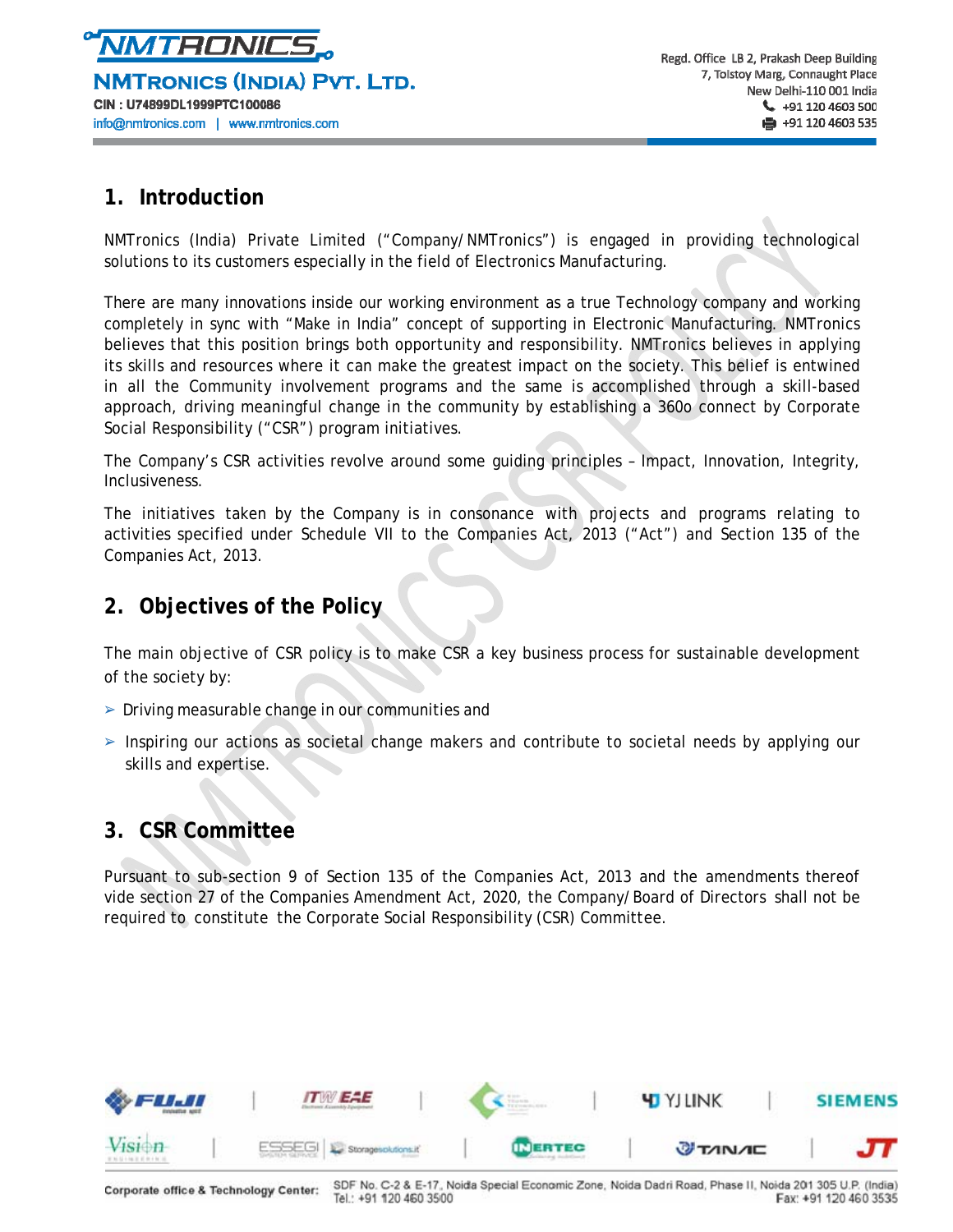

**Text of Section 135 (9) of the Act as follows:** 

Section 135 (9): Where the amount to be spent by a company under sub-section (5) does not exceed fifty lakh rupees, the requirement under sub-section (1) for constitution of the Corporate Social Responsibility Committee shall not be applicable and the functions of such Committee provided under this section shall, in such cases, be discharged by the Board of Directors of such company.]

Hence, the CSR committee has been dissolved and functions of CSR Committee now been discharged by the Board of Directors of the Company.

### **4. Role of Board of Directors**

The Board of Directors shall approve the CSR programs for the Company.

- a) To formulate and recommend to the Board of Directors, the CSR Policy which shall indicate the activities to be undertaken by the Company as specified in Schedule VII of the Act and the applicable Rules;
- b) To recommend CSR activities to be undertaken by the Company or in collaboration with any other entity;
- c) To recommend the amount of expenditure to be incurred on the CSR activities;
- d) To monitor the implementation of the approved CSR activities from time to time.

# **5. Programs under the Policy**

The Company shall undertake CSR activities included in its plan for that year, as recommended and approved by the Board of Directors at the beginning of each year, in accordance with Schedule VII of the Act, and the rules thereof. Also to approve any modification to the existing CSR plan or to propose any new program during the financial year under review.

#### **6. CSR Focus Areas**

The Company's CSR will focus on the following thrust areas:

a) Education

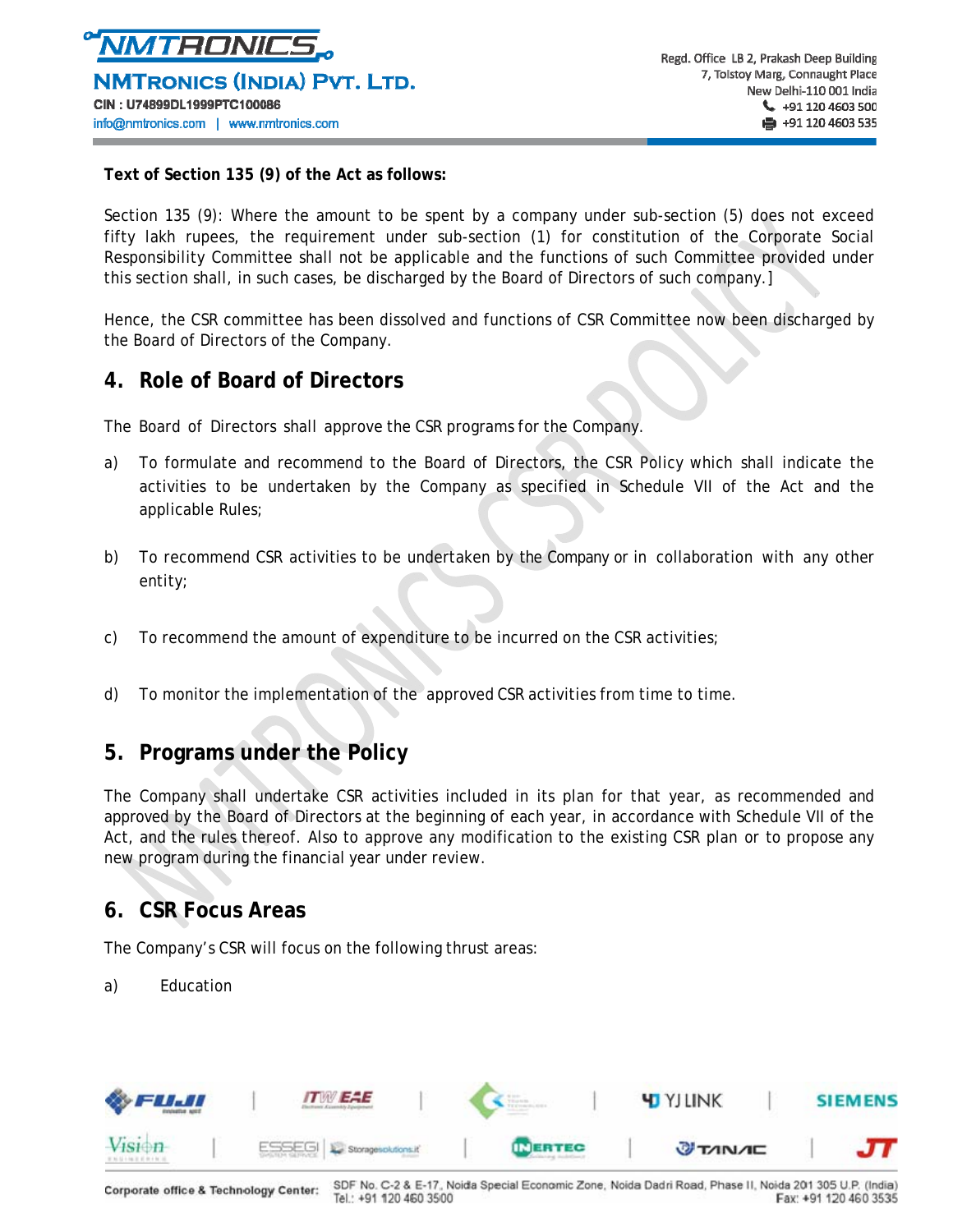

NMTRONICS (INDIA) PVT. LTD.

CIN: U74899DL1999PTC100086

info@nmtronics.com | www.nmtronics.com

Regd. Office LB 2, Prakash Deep Building 7, Tolstoy Marg, Connaught Place New Delhi-110 001 India  $\leftarrow$  +91 120 4603 500 ● +91 120 4603 535

- b) Employability
- c) Women Empowerment
- d) Environmental sustainability
- e) Health and hygiene
- f) Animal welfare
- g) Natural calamity Assistance

Besides the above thrust areas, the Company may also undertake CSR projects or programs pursuant to Schedule VII of the Companies Act, 2013 as detailed in **Annexure A** to this policy.

## **7. Budgets and Expenditures**

NMTronics Board shall allocate a budget for various identified CSR projects/programs falling within the purview of the objectives of this policy. The CSR expenditure shall include all actual expenditures including contribution to corpus or on project or programs relating to CSR recommended and approved by the Board of Directors within the purview of Schedule VII of the Act.

### 8. **Reporting**

The expenditure for the financial year will be tracked by the Board members in its meetings. It is mandatory for NMTronics to disclose its CSR Policy, programs/projects undertaken and the expenditure made towards CSR activity in the Board's report forming part of annual report.

# **9. Treatment of Surplus**

Any surplus generated from CSR projects undertaken by NMTronics in a particular financial year will be tracked and channelized into NMTronics CSR corpus. These funds will be used in development of the CSR projects in the following year and will not be added to the normal business profits.



Corporate office & Technology Center:

SDF No. C-2 & E-17, Noida Special Economic Zone, Noida Dadri Road, Phase II, Noida 201 305 U.P. (India) Tel.: +91 120 460 3500 Fax: +91 120 460 3535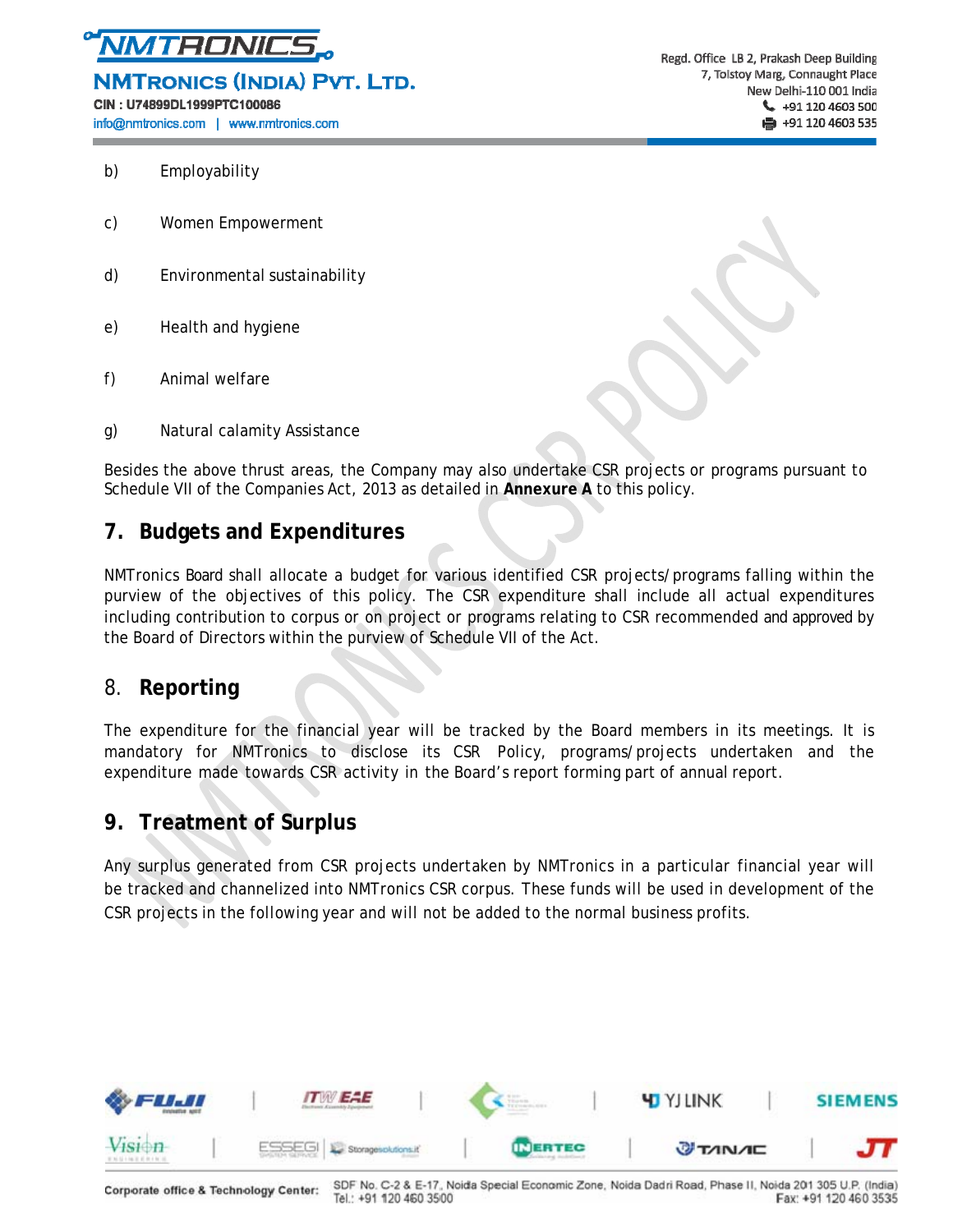

NMTRONICS (INDIA) PVT. LTD.

CIN: U74899DL1999PTC100086

info@nmtronics.com | www.nmtronics.com

# **ANNEXURE A**

#### Core themes **Sub-themes**

- **Healthcare** 1. Eradicating hunger, poverty and malnutrition, Indicative activities under eradicating hunger malnutrition in the above category shall include meal programs or providing meals or necessary resources and infrastructure to Non- Governmental Organizations or Bodies for implementation of the above.
	- 2. Promoting health care including preventive healthcare.

The Company intends to support this by providing funds to the needy Hospitals or healthcare centers run by NGOs to acquire healthcare tools, technologies, equipment and support needy people in terms of funding their treatment.

3. Sanitation including contribution to notified funds set up by the Central government for the purpose of sanitation.

Sanitation is one of the primary requirements for a healthy and sustainable society. Recognizing this, the Company will focus on activities that promote sanitation which will ensure better standard of living and health for the society.

4. Making available safe drinking water.

Indicative activities under this will include, collaborating with empanelled NGO's for funding (partly or wholly) the setting up of a plant, to produce safe drinking water and supporting long term supply of safe drinking water.

**Education** 1. Promoting education including special education and employment enhancing vocational skills especially among Children, women, elderly and differently abled.

> Indicative programs under this head will include funding of projects, measures or activities by empanelled NGOs to provide education to children including specially-abled children, unemployed youth, adult education and allied activities. Skill development amongst youth and the working age population will also be a thrust area under this thread.

Since education is a continuous process, this program will include funding for partial or full construction of school buildings or purchase by the NGO of furniture and other equipment and/ or operational expenses in furtherance of the above processes.

2. Livelihood enhancement projects.

Indicative activities under this head include funding of projects run by NGOs to support development of skill and art of the economically backwards to enhance their livelihood. This will be achieved by funding of proposals to acquire necessary tools, equipment and other materials for implementing the above processes.